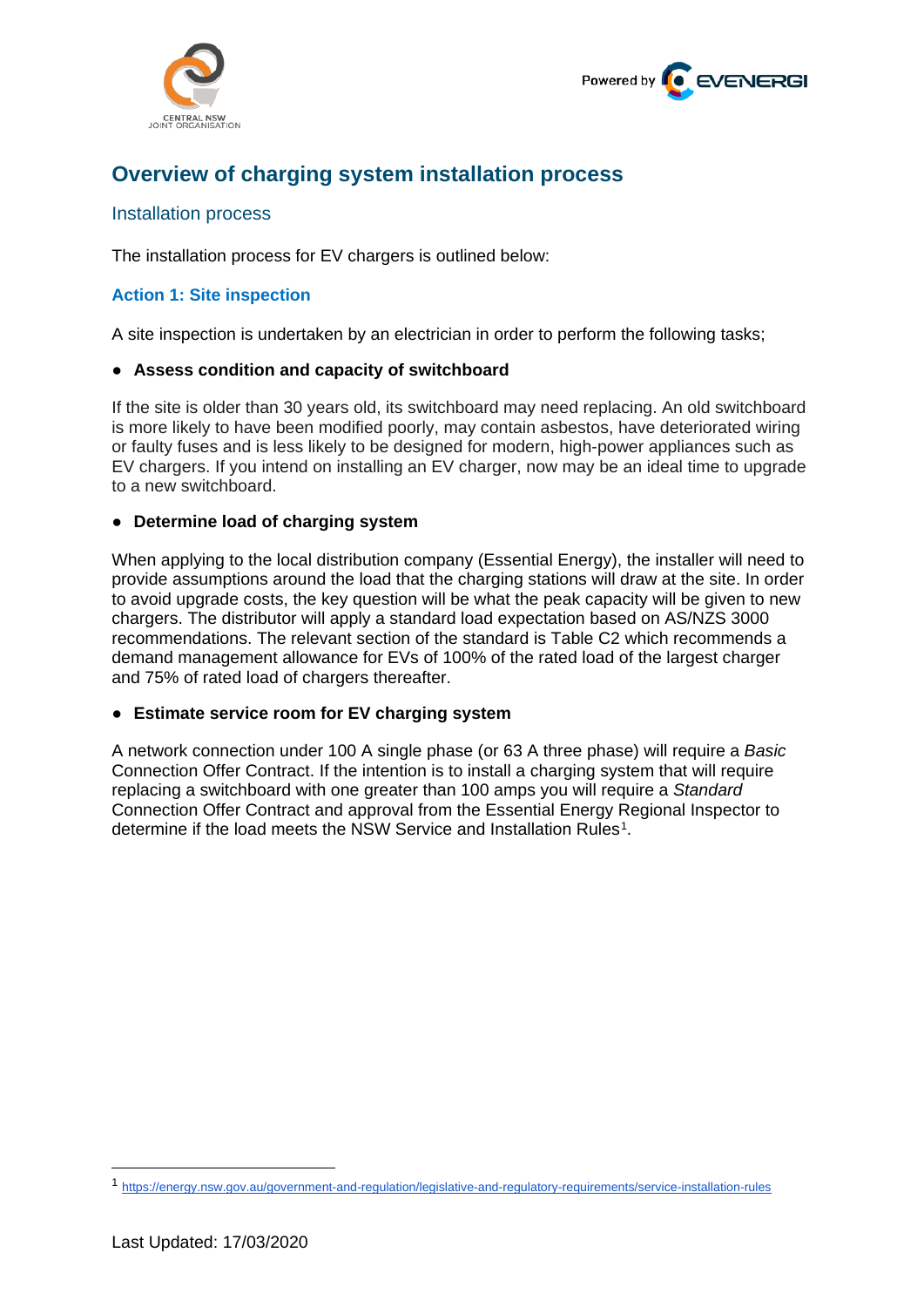



● **Assess location of charging station in relation to switchboard and determine cable runs.**

An electrician can provide advice about the degree of difficulty and cost of running cables through ceilings/walls or through underground conduits.

# **Action 2: Network capacity**

It is important to engage with the Essential Energy early on in the process as in rare cases, even a single Level 2 AC charger may trigger the requirement for upstream network upgrades.

Consult the Essential Energy "Connecting to the network information pack" on how to prepare an application[2](#page-1-0).

#### **Action 3: Obtain landholder permission**

Before the commencement of any work engage with the landholder. This will be either the Council or Lessor of the site unless the owner is the applicant.

#### **Action 4: Choose an installer**

Installers that operate in the Central NSW region include:

- Jetcharge
- EVSE Australia
- Everty
- EVolution Australia
- E-Station
- **NHP**
- Chargers Direct
- Energis

Your local electrician may also be able to undertake the necessary installation and infrastructure upgrades.

#### **Action 5: Draw charge station plans**

A charge station plan should be drawn up by the installer or by an architect or drafter and provided to the council planning department for approval.

#### **Action 6: Obtain planning approval**

Planning approval will:

- **be exempt** if the charger will be installed in an existing car park
- **be compliant** if the charger is assessed by a certified compliance officer (Council)
- **require a planning consent** from the Council:
	- o if the charge station changes the use of the site
	- o if the charge station requires addition structure such as canopy
	- o if the site is heritage listed



<span id="page-1-0"></span><sup>2</sup> <https://www.essentialenergy.com.au/our-network/connecting-to-the-network>